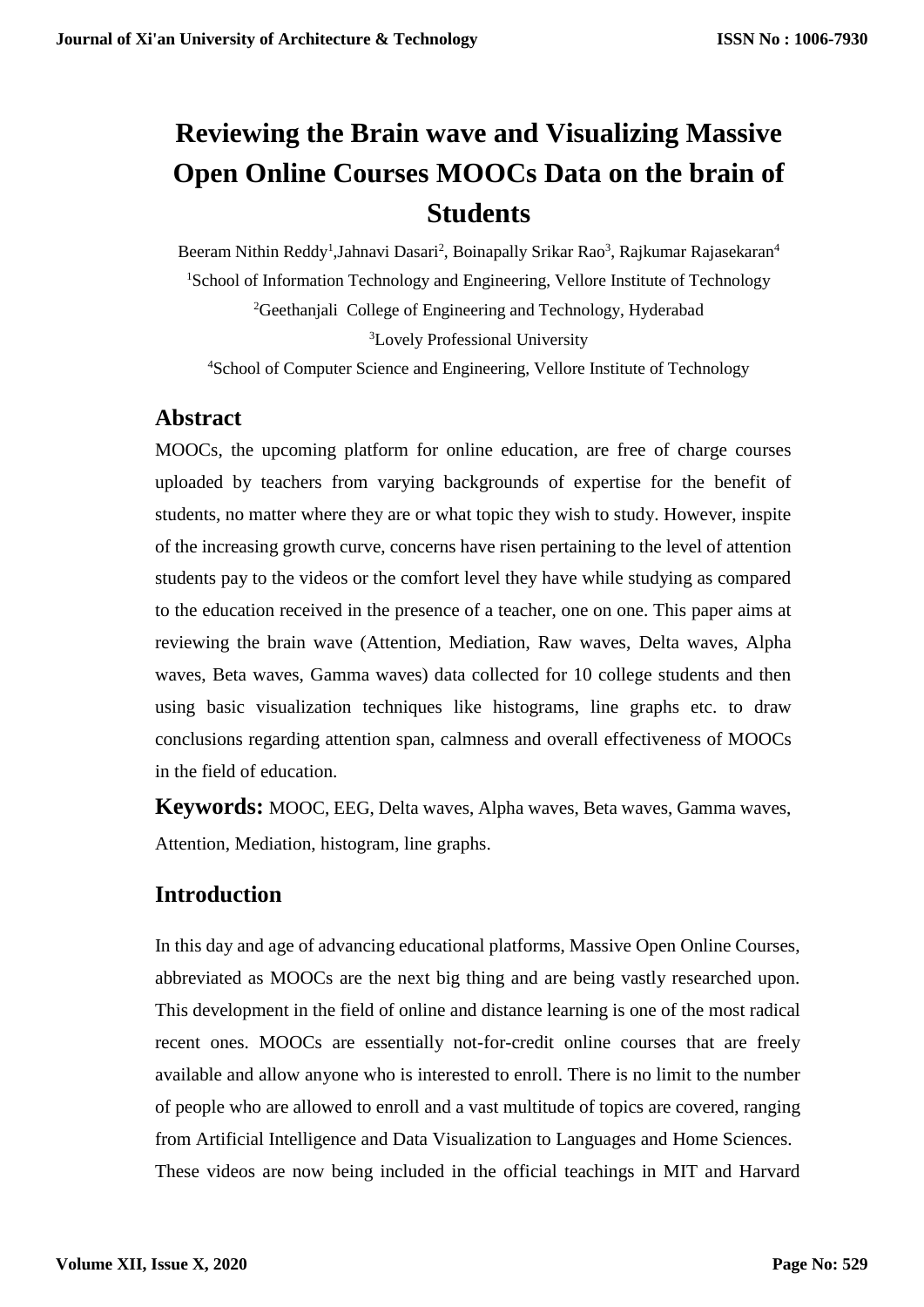MOOCs accounts for a lot of factors that differentiate them from the regular teaching practices like the diversity, informality in the way teaching takes place but most importantly the vast amount of data that is generated by students as online footprint with respect to these courses that can then be used for analysis of how students respond to online environments, what impact a change in the instructional environment brings etc. MOOCs also prove to be more beneficial for students in thesense that the same platform/"class" has students with varying degrees of knowledge, expertise and questions. This results in informative discussion forums and exchange of information that otherwise may not have been explicitly mentioned in the MOOC.

Debates arise, due to the inherent belief that the shaping a student can receive in the presence of an educated human cannot be paralleled by nine education alternatives, where the students essentially work by themselves, in the absence of traditional supervision.

As far as ratings go, the number of students enrolling remain on an all-time high. However, the course completion rates are still low. That is mostly because a lot of students enroll in the course to view a specific topic instead of the whole course. However, as researched, this is not counted as a dropout, or failure on the part of the MOOC course, because the aim of the course is not to have students complete it, but to provide assistance in whichever topic the student needs.

Concerns that have been sparked regarding the attention span students have and how much material they actually absorb from online tutorials are being researched upon. This paper looks into the same.

A Study on "MOOC scoring algorithm based on Chinese University MOOC learning behavior data" proposed an algorithm based on big data of learning behavior. Information entropy theory is used to take conversion ratio into account. The algorithm aims at helping the learners understand the learning behavior and state and hence, keep their interests engaged. The data used is from 4 courses, all from Chinese National Great Open Online Courses (2017). The algorithm studies all activities carried out by the students like viewing videos, doing exercises, participating in discussion forums, completing quizzes and exams etc. It was concluded that the passing rate of the courses under consideration was low, indicating that most people view MOOCs for specific topics, not for the certification. Hence, MOOCs are being used as more of an aid than an original source of knowledge. It was also concluded that the amount of time spent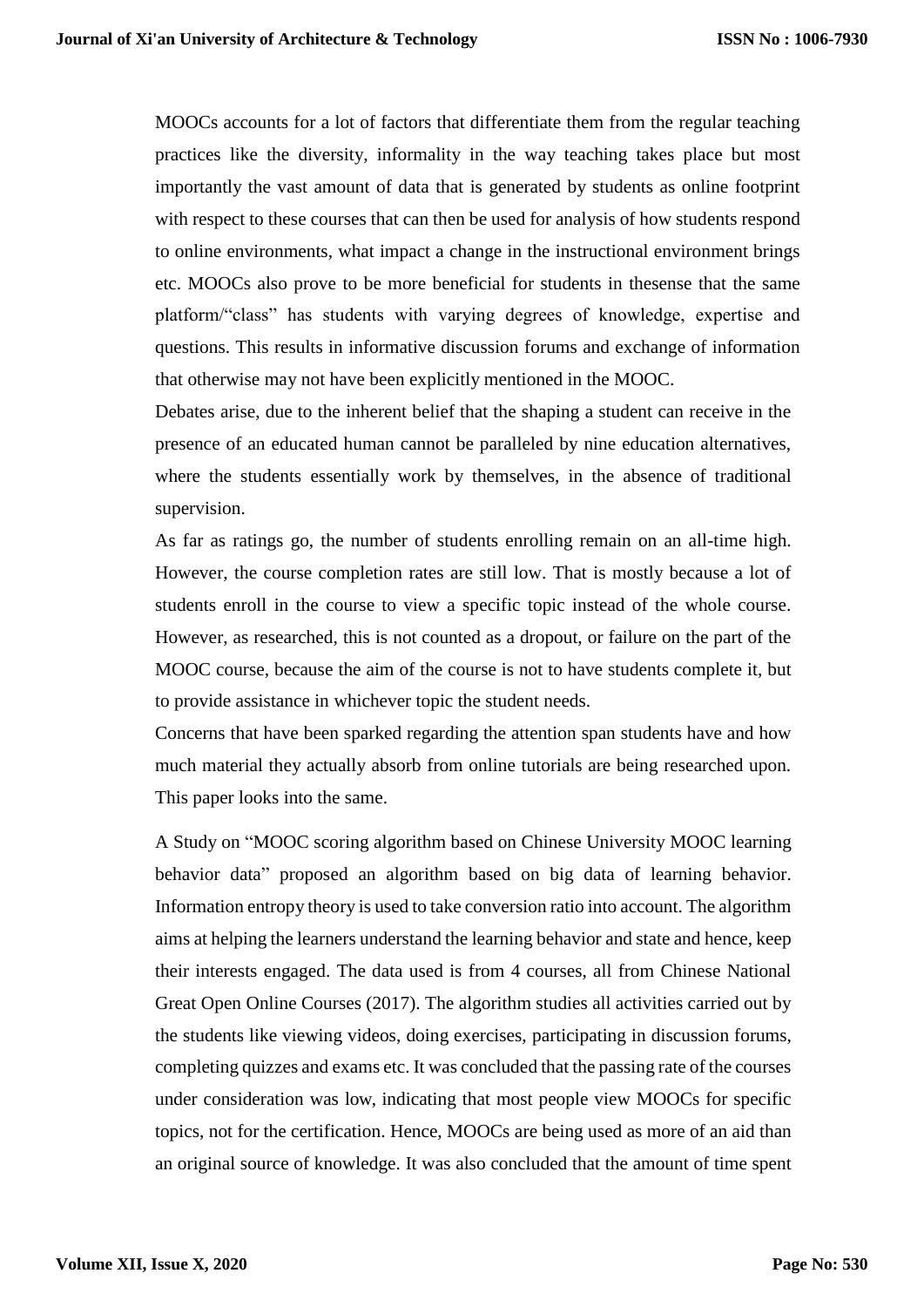watching a video is directly related to the knowledge gained. The comprehensive scored were viewed using a radar graph. The formula for calculating the process score was derived in the paper itself. It was concluded that over the years the number of people passing the courses has increased and that showing this data to the users helps them understand their learning curve and helps maintain interest [1].Another study aims at arriving at conclusions regarding the benefits of integrating the use of MOOCs in regular classroom based teaching while also pointing out the possible hindrances that can be faced on the same. A balanced student workload was used and qualitative approach was adopted to analyse the learning diaries maintained by students. The conclusions were predominantly positive. Sourcing several MOOCs and allowing the students to choose which one they wish to study promotes positive motivation. The workload however should be carefully examined so that students face reasonable expectations. The outcomes of the course should be kept at the forefront to ensure a productive amalgamation of online and offline learning. Overall, the integration of MOOCs with classroom based studies is a beneficial step for educating students [2].

A research on "Clustering patterns of engagement in Massive Open Online Courses (MOOCs): the use of learning analytics to reveal student categories*"* proposed using clustering as a means to study how engaged the learners are, with their MOOC courses. The dataset used is a MOOC offered by Graz University of Technology. An attempt is made to classify students on the basis of the levels of engagement in the course. The conclusion to the study was that the addition of intrinsic factors is needed to improve the future of MOOCs, because extrinsic factors alone are not enough to push students to be more committed to the MOOCs they enroll for. Focus should be on increasing motivation and making MOOCs more interactive and engaging [3].

A study on "Deciphering the attributes of student retention in massive open online courses using data mining techniques" aimed at using classification algorithm (decision tree) to declare a well-defined rationale for important attributes. The dataset involves three MOOC courses, and the application of data mining techniques on online learners, in order to analyse the in-course behavior exhibited by the participants. The paper also aims at using data mining results to point out the attributes that can help reduce attrition rate and conduct an analysis on the dropout rates (often significantly high in MOOCs) by analyzing different cohort behavior. The conclusion of the study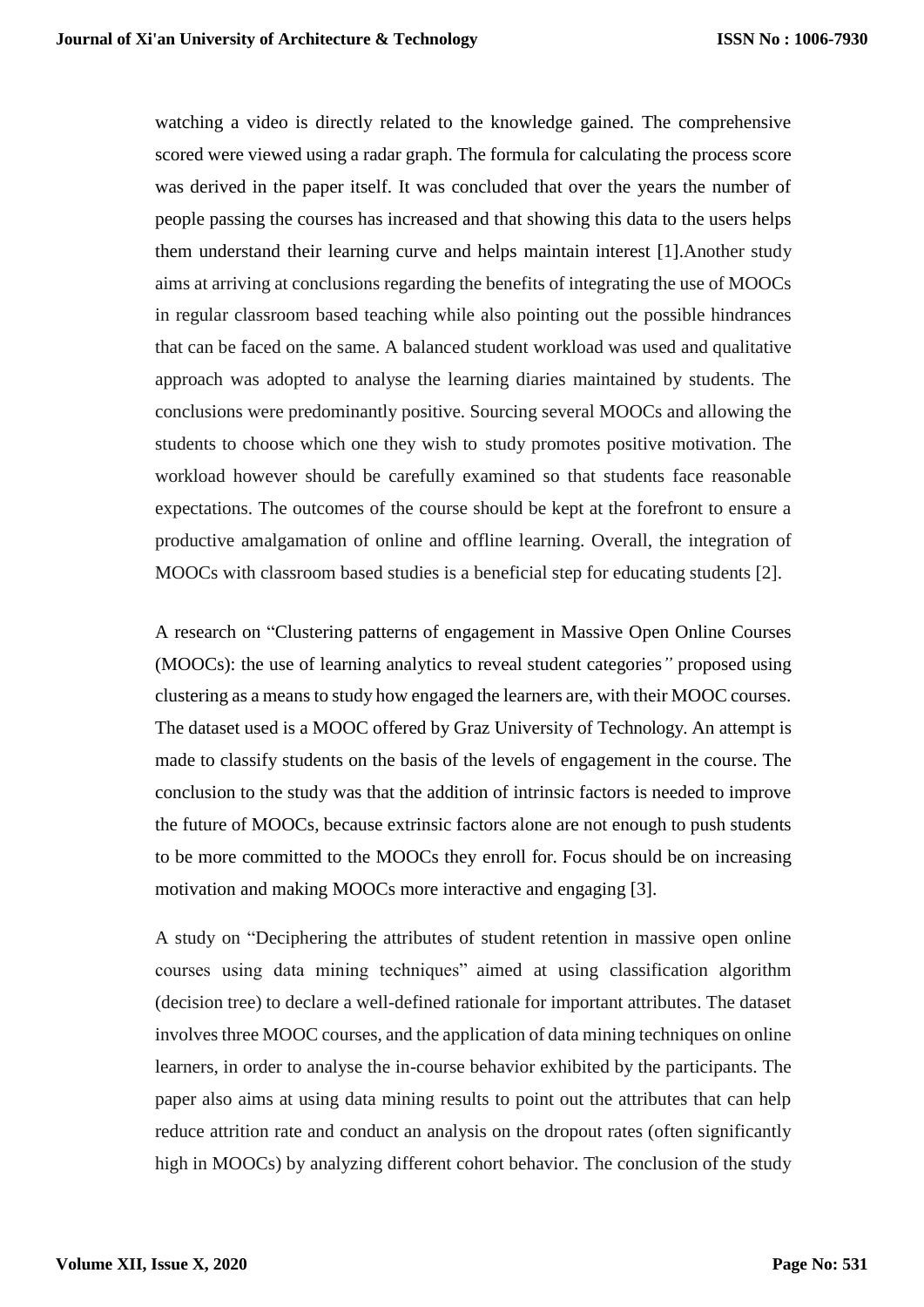was that factors like the course that the learner is viewing, the birth year of the viewer or the age of the viewer are not attributes considered to have a significant say not the dropout rate associated with the course. They do not play a helpful role in determining the learning approach taxonomy or in analyzing the cohort behavior and its impacts on the dropout rate. On the other hand, factors like Days Active, Number of Chapters, Total number of Events etc. seem to be more influential when it comes to the analysis in question. Another conclusion was that, in order to increase the number of people who stay back for the entire MOOC course, the course providers can observe other courses that have a higher rateof retention. By studying the fuzziness amongst the enrollees, the course providers can effectively increase their own retention rates.

A report on "Massive Open Online Courses (MOOCs): Data on higher education" reported the use and benefits of Massive Open Online Courses (MOOC) in the field of higher education ranging from 2012 to 2017. Further, assessing and categorization of the MOOCs was done on the basis of multiple factors like the publication journal, researchers, year of publication, release date, theoretical content, and methodology used etc. There were five dynamics that were assessed in relation to improving the use of MOOCs which include intention to use, engagement, motivations, interaction and satisfaction [5].

# **Methodology**

# **1) Collection of authentic Brain Wave Data**

The dataset used for visualization has been taken from Kaggle.com<sup>[16]</sup>. The title of the dataset is "Confused student EEG brainwave data", uploaded by Haohan Wang. It is a collection of EEG signal data from 10 college students, recorded while they were asked to watch MOOC video clips. The video clips were extracted form educational videos available online that were assumed to be understandable and not confusing for the college students. These include videos like ones based on basic algebra and geometry. Videos that count as confusing like ones based on Quantum Physics were also taken. 20 videos in total, 10 in each category were taken. The students were made to wear a single channel wireless MindSet that captured the activity of their frontal lobes while the students watched the videos. The students were also asked to manually rate whether they felt confused after watching the video on a scale of 1 to 7. All this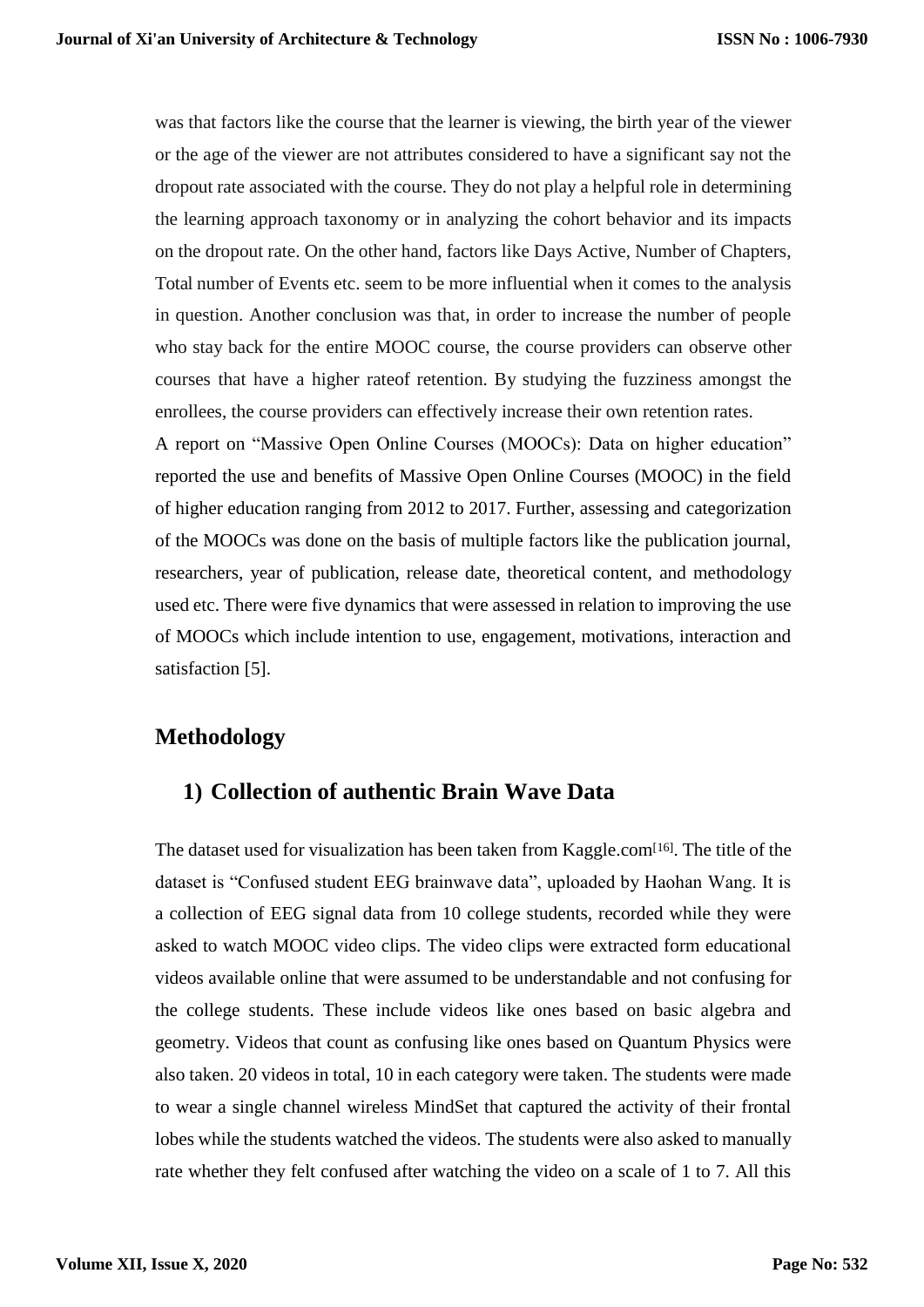data was recorded.

| Subject<br>ID | VideoI D     | Attenti<br><sub>on</sub> | Mediati<br><sub>on</sub> | Raw           | Delta        | Theta        | Alpha1       | Beta1        | Gamma 1      | predefi<br>nedlabe 1 | user-<br>definedl |
|---------------|--------------|--------------------------|--------------------------|---------------|--------------|--------------|--------------|--------------|--------------|----------------------|-------------------|
|               |              |                          |                          |               |              |              |              |              |              |                      | abeln             |
| $0.00E + 00$  | $0.00E + 00$ | 5.60E+01                 | 4.30E+01                 | 2.78E+02      | $3.02E + 05$ | $9.06E + 04$ | 3.37E+04     | 2.79E+04     | $3.32E + 04$ | $0.00E + 00$         | $0.00E + 00$      |
| $0.00E + 00$  | $0.00E + 00$ | 4.00E+01                 | 3.50E+01                 | $-5.00E + 01$ | 7.38E+04     | $2.81E + 04$ | $1.44E + 03$ | 2.75E+03     | 5.29E+03     | $0.00E + 00$         | $0.00E + 00$      |
| $0.00E + 00$  | $0.00E + 00$ | 4.70E+01                 | 4.80E+01                 | 1.01E+02      | 7.58E+05     | $3.84E + 05$ | $2.02E + 05$ | $3.63E + 04$ | 5.72E+04     | $0.00E + 00$         | $0.00E + 00$      |
| $0.00E + 00$  | $0.00E + 00$ | 4.70E+01                 | 5.70E+01                 | $-5.00E + 00$ | 2.01E+06     | 1.29E+05     | $6.12E + 04$ | $1.15E + 04$ | 5.00E+04     | $0.00E + 00$         | $0.00E + 00$      |
| $0.00E + 00$  | $0.00E + 00$ | 4.40E+01                 | 5.30E+01                 | $-8.00E + 00$ | $1.01E + 06$ | $3.54E + 05$ | 3.71E+04     | 4.53E+04     | 4.48E+04     | $0.00E + 00$         | $0.00E + 00$      |
| $0.00E + 00$  | $0.00E + 00$ | 4.40E+01                 | 6.60E+01                 | 7.30E+01      | 1.79E+06     | 1.77E+05     | 5.94E+04     | $1.51E + 04$ | 3.38E+04     | $0.00E + 00$         | $0.00E + 00$      |
| $0.00E + 00$  | $0.00E + 00$ | 4.30E+01                 | 6.90E+01                 | 1.30E+02      | 6.35E+05     | $1.22E + 05$ | $9.01E + 04$ | $3.62E + 04$ | 6.29E+04     | $0.00E + 00$         | $0.00E + 00$      |
| $0.00E + 00$  | $0.00E + 00$ | 4.00E+01                 | 6.10E+01                 | $-2.00E + 00$ | $1.61E + 05$ | $1.21E + 04$ | 1.96E+03     | $1.28E + 03$ | $3.27E + 03$ | $0.00E + 00$         | $0.00E + 00$      |

|  |  |  |  |  | Table 1 : Sample of the dataset (Alpha2, Beta2, Gamma2 are not shown) (original |  |
|--|--|--|--|--|---------------------------------------------------------------------------------|--|
|--|--|--|--|--|---------------------------------------------------------------------------------|--|

**dataset)**

| Su   | bje                     | <b>Video</b>     | Attenti          | <b>Mediat</b> |     | Raw Delta | <b>Theta</b>  |        |       | Alpha1 Beta1 Gamma1 pred | efine          | us er- de fin edl |
|------|-------------------------|------------------|------------------|---------------|-----|-----------|---------------|--------|-------|--------------------------|----------------|-------------------|
| ctID |                         | ID               | on               | ion           |     |           |               |        |       |                          | dlab el        | ab eln            |
|      | $\mathbf{1}$            | $\theta$         | 56               | 43            | 278 | 301963    | 90612         | 33735  | 27946 | 33228                    | $\Omega$       | $\mathbf{0}$      |
|      | $\overline{2}$          | $\mathbf{0}$     | $\mathbf{0}$     | 40            | 35  | $-50$     | 73787         | 28083  | 2240  | 3687                     | $\overline{0}$ | $\overline{0}$    |
|      | $\overline{\mathbf{3}}$ | $\Omega$         | $\mathbf{0}$     | 47            | 48  | 101       | 758353 383745 |        | 62107 | 130536                   | $\Omega$       | $\mathbf{0}$      |
|      | $\overline{\mathbf{4}}$ | $\mathbf{0}$     | $\mathbf{0}$     | 47            | 57  | $-5$      | 2012240129350 |        | 17084 | 62462                    | $\overline{0}$ | $\overline{0}$    |
|      | 5                       | $\theta$         | $\overline{0}$   | 44            | 53  | $-8$      | 1005145354328 |        | 88881 | 99603                    | $\mathbf{0}$   | $\mathbf{0}$      |
|      | 6                       | $\mathbf{0}$     | $\overline{0}$   | 44            | 66  | 73        | 1786446176766 |        | 26157 | 33669                    | $\Omega$       | $\mathbf{0}$      |
|      | $\overline{7}$          | $\mathbf{0}$     | $\mathbf{0}$     | 43            | 69  | 130       | 635191        | 122446 | 65072 | 53019                    | $\mathbf{0}$   | $\mathbf{0}$      |
|      | 8                       | $\mathbf{0}$     | $\overline{0}$   | 40            | 61  | $-2$      | 161098        | 12119  | 809   | 3186                     | $\overline{0}$ | $\mathbf{0}$      |
|      | $\boldsymbol{9}$        | $\boldsymbol{0}$ | $\boldsymbol{0}$ | 43            | 69  | 17        | 492796        | 120998 | 68242 | 88403                    | $\mathbf{0}$   | $\boldsymbol{0}$  |

**Table 2 : Converted Value Dataset**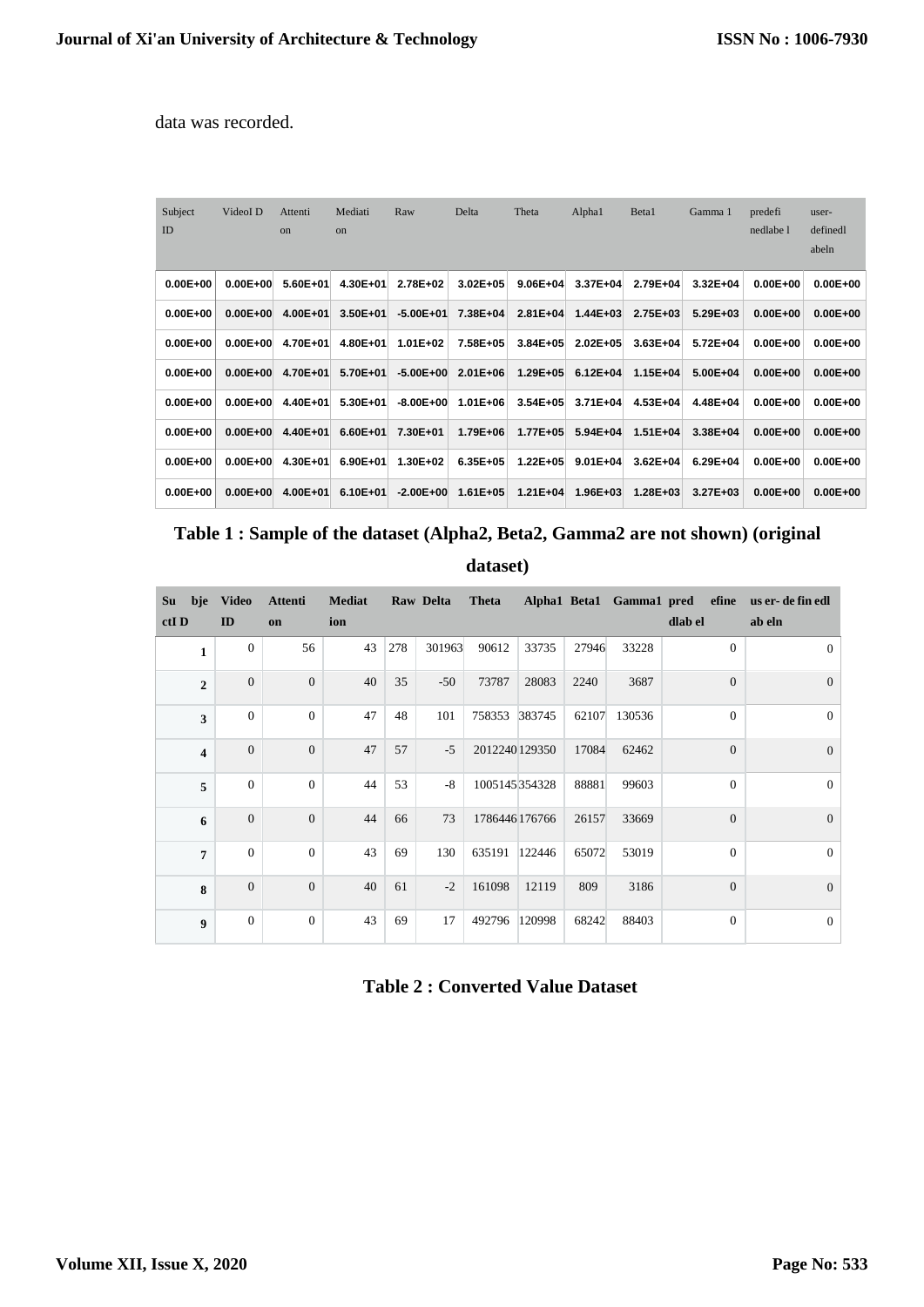#### **2) Workflow**

The workflow pertaining to this paper started with the search of an appropriate topic that was relevant to the students as well as had a substantial role to play in the future. Since MOOCs are being widely researched upon currently and play a very important role in the education of students, now and possibly in the fore-seeable future, the topic was chosen as study of impact of MOOCs on students.

The next task was to collect research papers on topics similar to the one chosen, for research purposes. A thorough study of 15 such papers was done and the literature review was formulated. Following this, the collection of dataset was conducted. The dataset chosen in an open source dataset available on kaggle.com.

Next, the visualization process was conducted. Multiple different plots for the various fields in the dataset including Attention, Mediation, RAW brain waves etc were plotted (ranging from cluster dendrogram to histogram). Based on the visualization and the inference drawn, histograms and line graphs were decided to be the best visuals. After plotting, inferences were drawn and noted down for every graph. For the individual line graphs, the dataset was broken down into sub datasets, each then plotted separately. Conclusions were drawn based on the graphs and the research paper was concluded after all the references were correctly mentioned and all the citations were rightfully marked.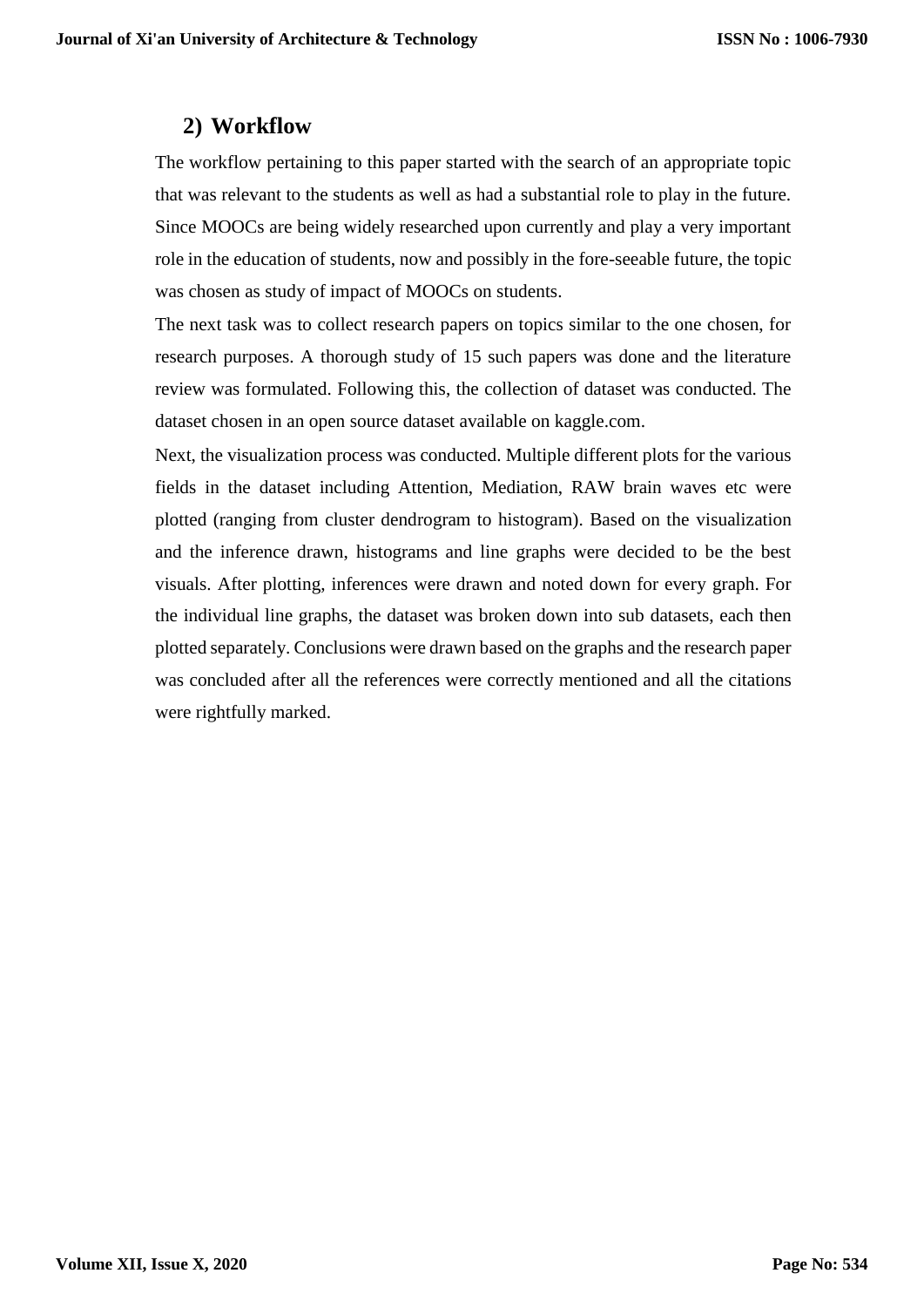# **3) BLOCK DIAGRAM**



#### **Results and discussions**

Graphs were plotted on the basis of the data obtained from the dataset and inferences were drawn accordingly. Firstly, a histogram was plotted on the basis of the Attention data. As understood from the histogram plotted for attention, which refers to the proprietary measure of mental focus, most of the students had a considerably good attention span, referring to the medium height bars near the middle of the graph. The values of very low and very high concentration correspond to lesser number of occurrences which is acceptable as human nature.

However some values of low attention seem to have decent number of occurrences.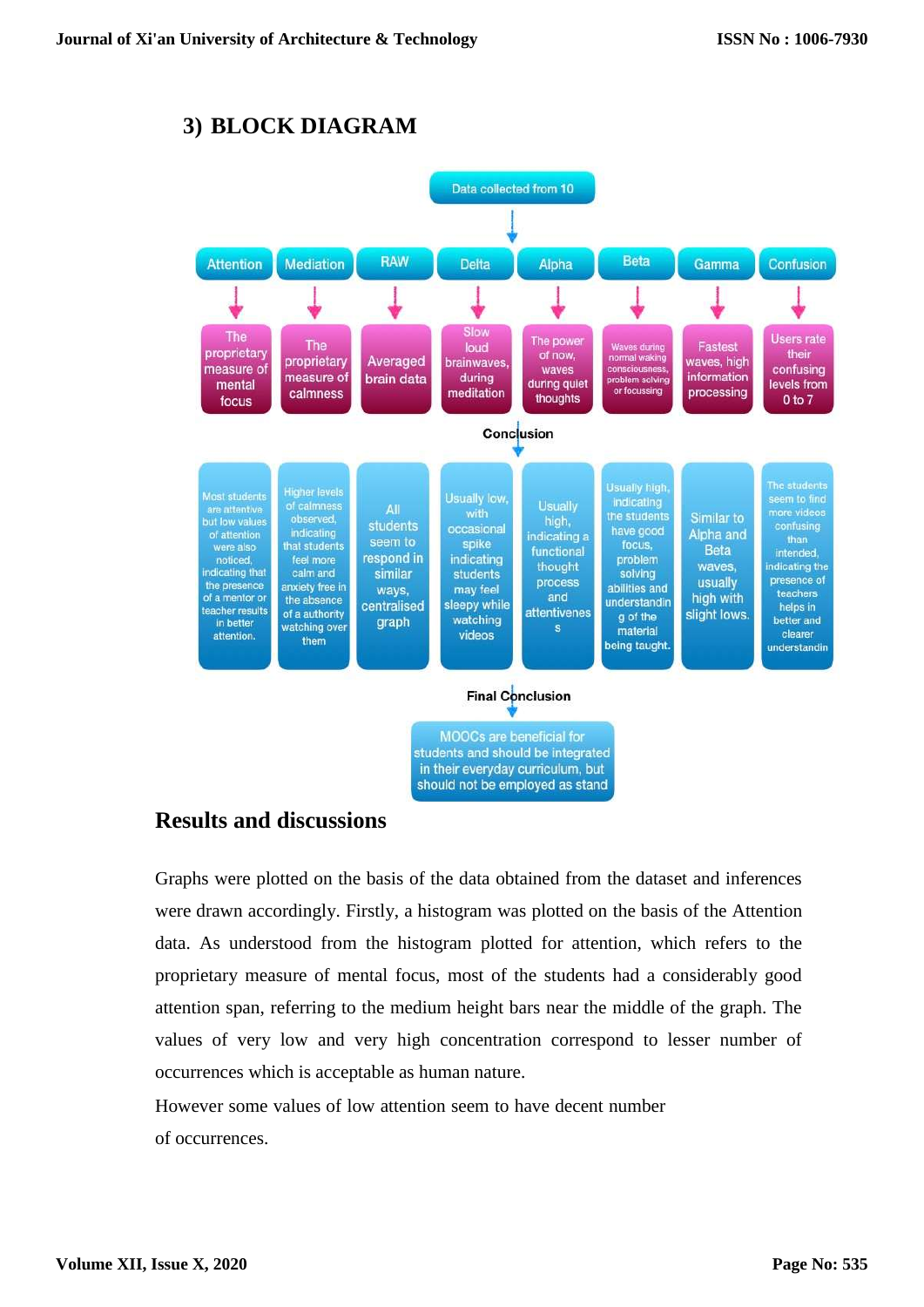Next, a histogram for Mediation was plotted.

The histogram for Mediation, which is proprietary measure of calmness shows a very symmetrical distribution. This indicates that majority of students have appropriate, normal levels of calmness while viewing the video clips. Cases of anxiety or unnatural calmness tending to sleepiness are very few.

Then, histograms of the brain waves were plotted: Raw signals, Delta waves, Theta waves, Alpha waves, Beta waves and Gamma waves in order.

The histogram for the brainwaves also shows the distribution of values, though they're not as varied as attention and mediation, meaning that at the minute electricity level, all the students seem to respond in similar ways.As an addition, the beta brainwaves for the student with student ID 0 were plotted using line graph and points. The graphs for all waves for all students were not plotted because that would amount to lot of graphs which is redundant from inference point of view.

The graphs show the variation in the brainwaves of the student as reported that 10 clips were selected for this experiment. The same can be plotted for the other students as well. Beta brainwaves were chosen to be plotted because these are the brain waves that are studied when the human's attention is directed towards tasks that are cognitive in nature. These waves represent the "fast" activity section of the brain when the subject is alert, engaged in something of a problem solving nature or decision making or is being attentive in a general sense.For the same student, alpha and gamma waves were also plotted, to understand the variation for an individual student.

Lastly, the labels of confusion and non-confusion were plotted, first as they were predefined and secondly, as they were labelled by the students. 0 for not confusing and 1 for confusing were used as normalizing values.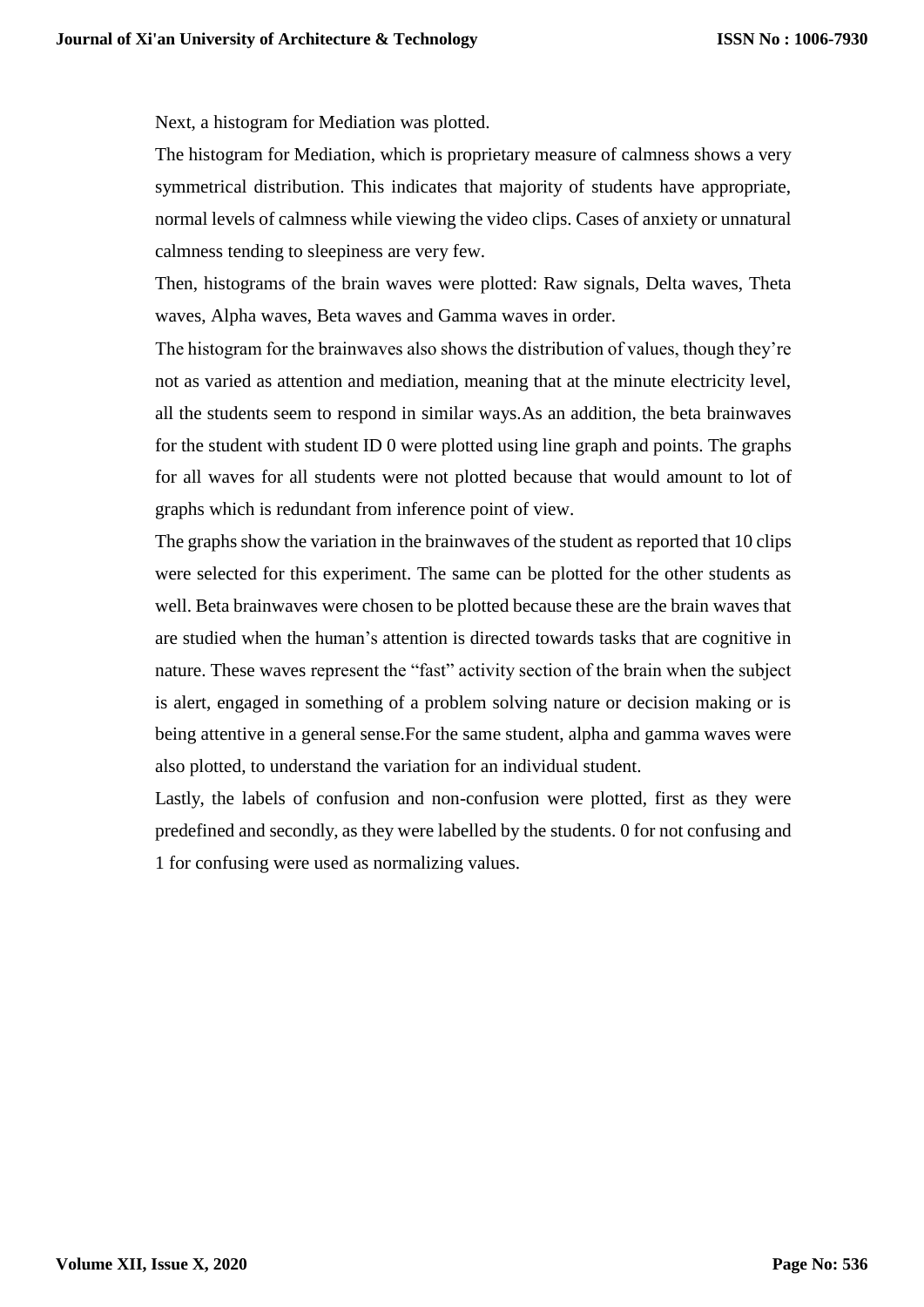

Fig 1. Histogram of Attention vs Count(Frequency)



Fig 5. Histogram of Theta waves



Fig 2. Histogram of Mediation vs Count(Frequency)



Fig 6. Histogram of Alpha waves

# **Graphs**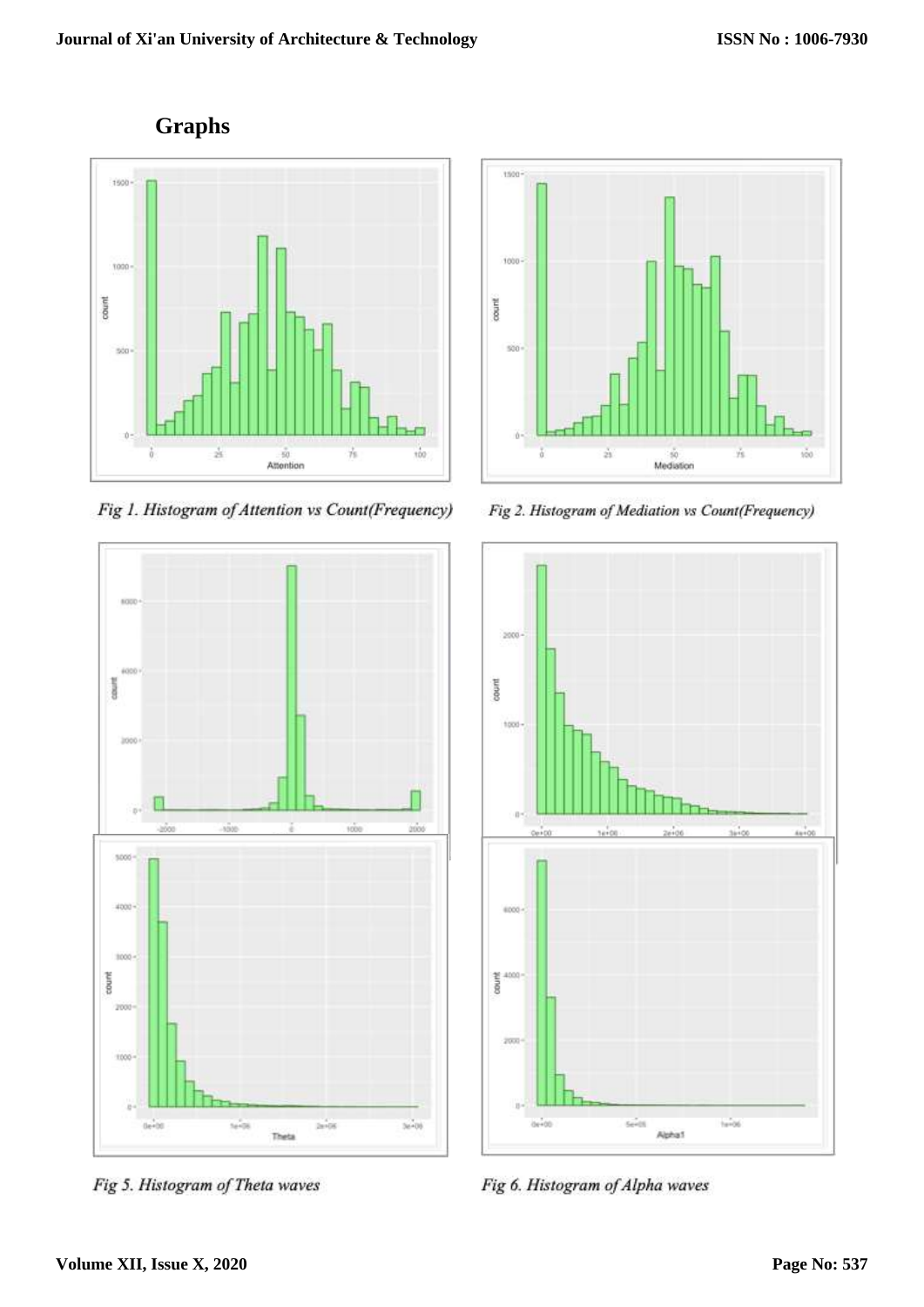

Fig 7. Histogram of Beta waves



Fig 9. Student ID 0 Clip No 1



Fig 11. Student ID 0 Clip No 3



Fig 8. Histogram of Gamma waves



Fig 10. Student ID 0 Clip No 2



Fig 12. Student ID 0 Clip No 4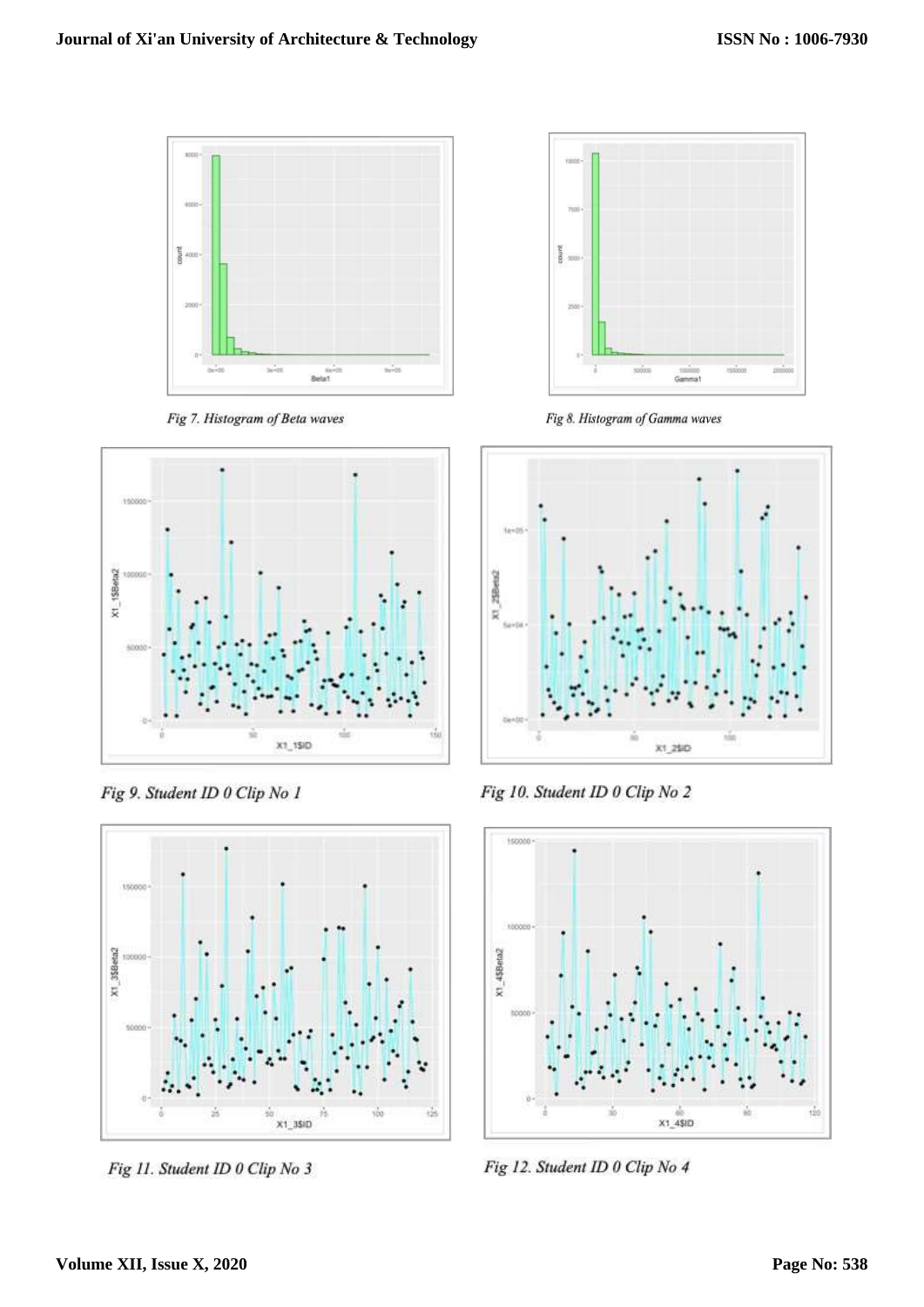

Fig 13. Student ID 0 Clip No 5



Fig 14. Student ID 0 Clip No 6



Fig 15. Student ID 0 Clip No 7



Fig 17. Student ID 0 Clip No 9



Fig 16. Student ID 0 Clip No 8



Fig 18. Student ID 0 Alpha Waves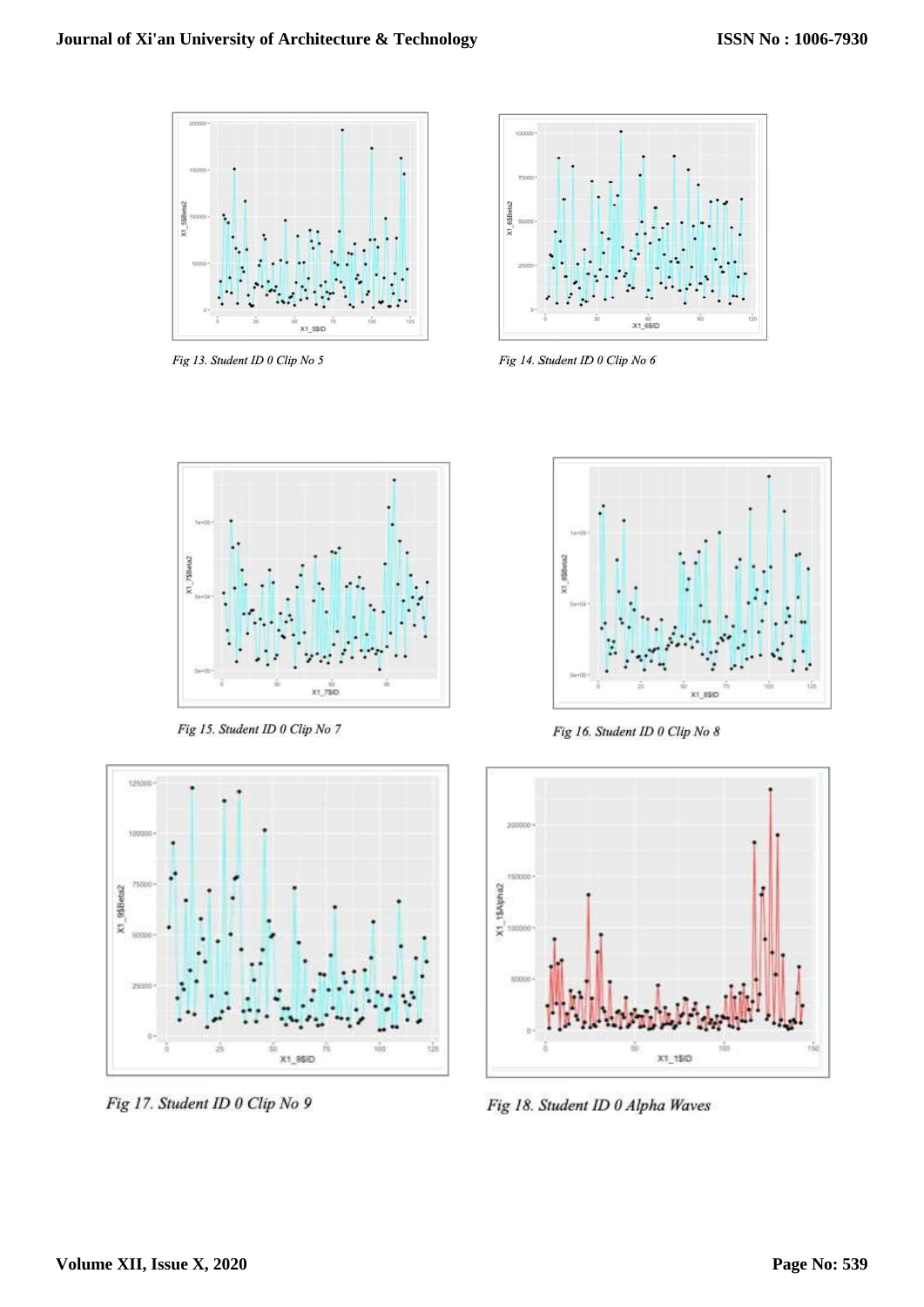

Fig 19. Student ID 0 Gamma Waves

Fig 20. Predefined





#### **Inference**

The following things were inferred from the graphs that were plotted above.

1. **Attention**: The graphs shows quite symmetrical pattern of waves, indicating that majority of student had decent levels of attention. However, a few spikes in case of very low concentration and low attention span were also noticed. This indicated that while most students maintain good levels of attention while watching videos, some of the students fall off the wagon. It was also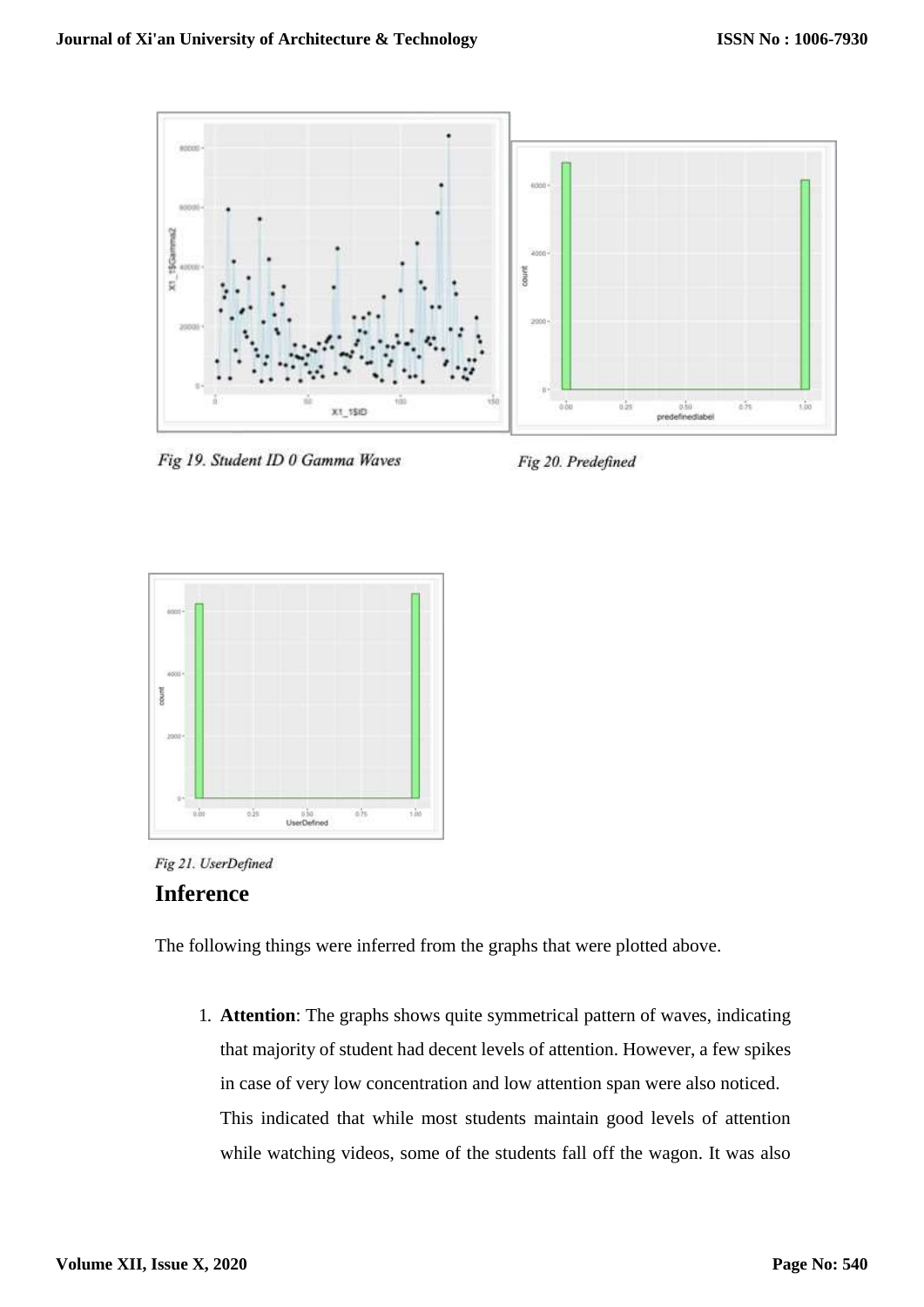observed that some students paid no attention to provided online courses. This seems to be a pitfall for MOOC. While the understanding behind this could be the simple human nature to pay attention to the topics that are of particular interest to the student and disregard the rest, it can be concluded that the presence of a teacher pushes students to pay more attention, even to the topics that may not directly relevant, thereby possibly resulting in higher levels of information attained.

2. **Mediation**: Symmetry in waves indicated high level of calmness amongst the students.

This indicates that MOOCs make students feel more comfortable as compared to classroom lectures. The presence of a teacher, especially someone the students would classify as strict or stern tends to make the students feels nervous and inattentive. This issue could be effectively tackled by MOOCs.

- 3. The in-depth analysis of the **brains waves** would require medical knowledge which is outside the scope of this research paper but on a surface level it can be understood that most students respond to the videos in a similar manner. The waves associated with alertness, amidst fluctuations, stay quite high while those associated with a deep level of sleep also tend to spike, indicating that simply watching videos can sometimes seem boring or make students sleepy. The sleepiness peaks when the student knows that the video series are about to end. The same peaking is observed in attentiveness so the result to this can be concluded as ambiguous, varying on an individual basis.
- 4. The difference in the pre-classification and user classification on the **level of difficulty** shows that although students enjoy a level of calmness with MOOCs, however, certain topics appear to be tough and difficult to understand without the assistance of a teacher.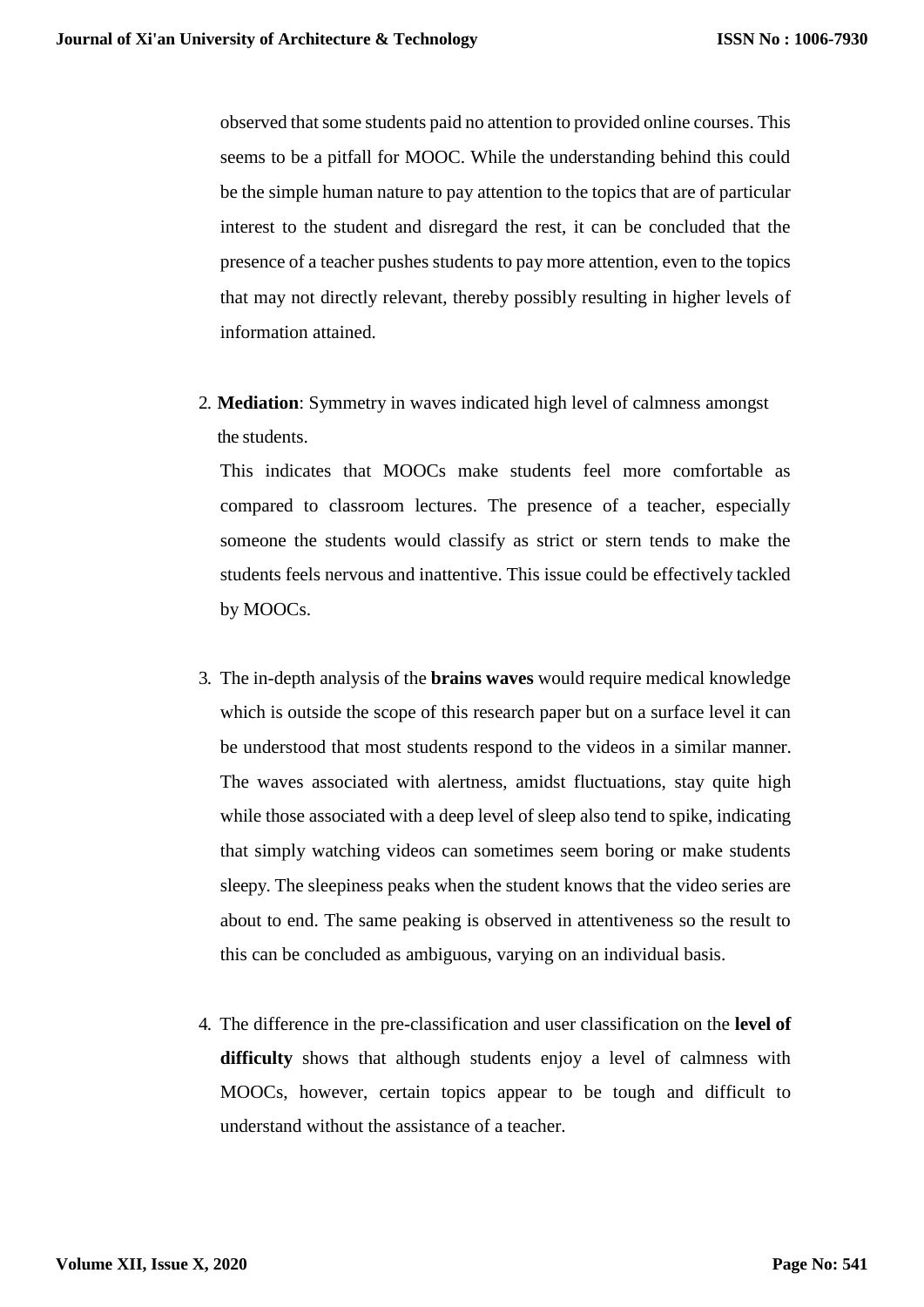#### **Conclusion**

From the inferences drawn from the graphs and the overall study of MOOCs, it can be concluded that majority of students are very receptive to the use of MOOCs and it will be a great addition to the regular curriculum being used as of now. The study of attention and mediation shows that students feel comfortable with this new and innovative means of education. That being said, a complete removal of teachers and physical learning is not supported because there are a lot of factors that are inculcated in students by the presence of a learned individual which simple videos cannot impart. An amalgamation of the two is be an ideal setting and the next productive step in the field of education, as is already being implemented in MIT and Harvard. A widespread adoption of the same is suggested.

#### **References**

- 1. "Study on MOOC scoring algorithm based on Chinese University MOOC learning behavior data" by Yong Luo, Guochang Zhou, Jianping Li, Xiao Xiao.
- 2. "Integrating MOOCs in traditionally taught courses: achieving learning outcomes with blended learning" by Antonia Bralić and Blaženka Divjak.
- 3. "Clustering patterns of engagement in Massive Open Online Courses (MOOCs): the use of learning analytics to reveal student categories" by Mohammad Khalil and Martin Ebner
- 4. "Deciphering the attributes of student retention in massive open online courses using data mining techniques" by Shivangi Gupta, A. Sai Sabitha.
- 5. "Massive Open Online Courses (MOOCs): Data on higher education" by Waleed Al-Rahmi, Ahmed Aldraiweesh, Noraffandy Yahaya, Yusri Bin Kamin, Akram M. Zeki
- 6. "Examining communities of inquiry in Massive Open Online Courses: The role of study strategies" by Vitomir Kovanovića, Srećko Joksimovića, Oleksandra Poqueta, Thieme Hennisb, Pieter de Vriesb, Marek Hatalac, Shane Dawsona, George Siemensa,f, Dragan Gaševićd
- 7. "Assessing metacognition in an online community of inquiry" by Akyol, Z., & Garrison, D.R.